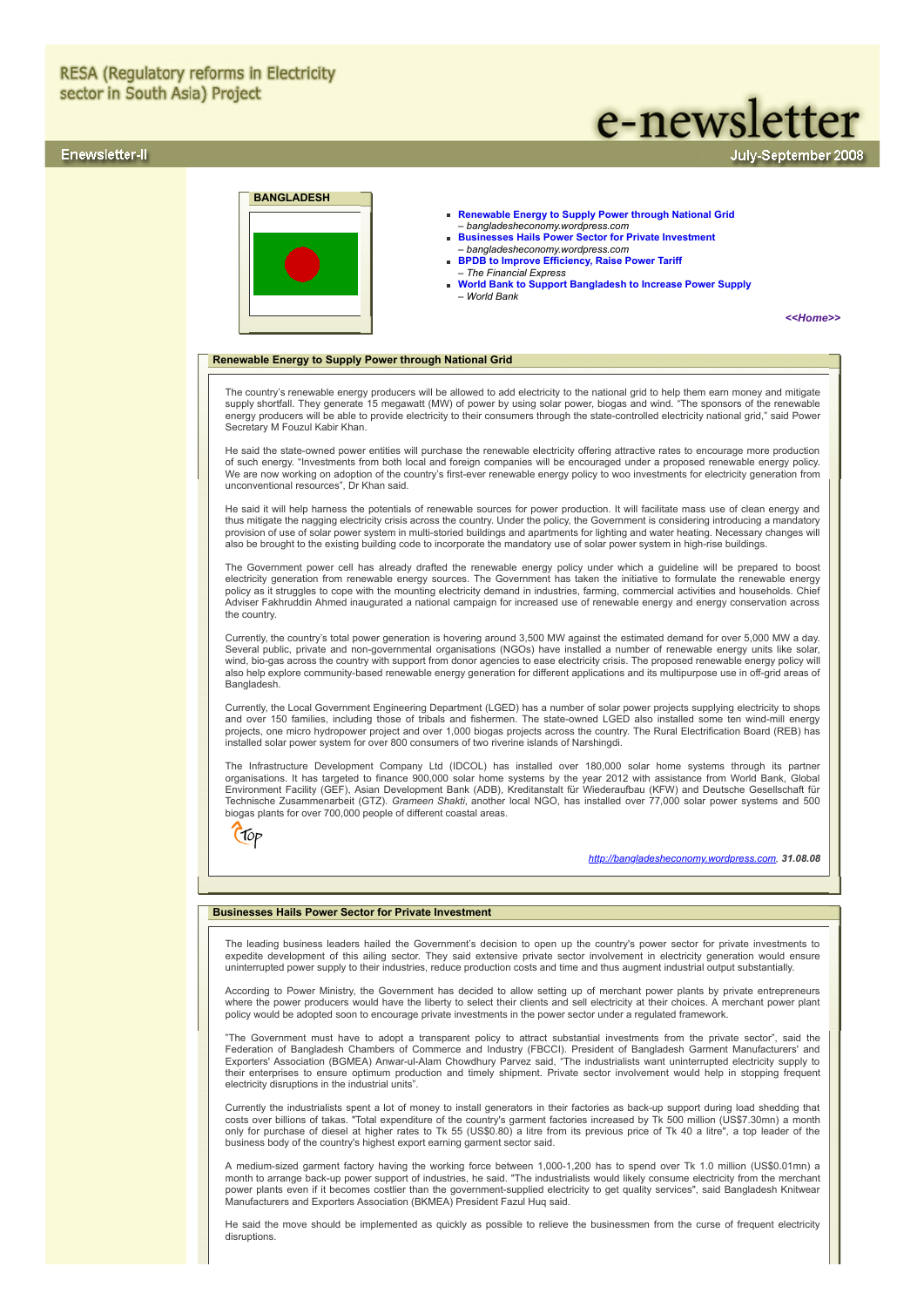# <span id="page-1-0"></span>**BPDB to Improve Efficiency, Raise Power Tariff**

The Bangladesh Energy Regulatory Commission (BERC) will ask state-owned Bangladesh Power Development Board (BPDB) to improve its efficiency and raise power tariff on an average by 20 percent for power distribution companies. This will, however, not make any change to tariff rates for the retail consumers, including the households and industries.

The move by the BERC will be first of its kind in the country's energy sector where power tariff will be determined by an entity other than the Energy Ministry. The Commission will ask the BPDB to improve its efficiency ensuring transparency and accountability in its activities.

All the power sector stakeholders, including the BPDB, power distribution companies including Dhaka Power Distribution Company Ltd (DPDC), Dhaka Electric Supply Company Ltd (DESCO) and the Rural Electrification Board (REB) have been asked to remain present during the announcement to be made at the BERC office. The BERC is going to announce the enhanced rates following a BPDB's proposal for electricity tariff hike by 41 percent on an average for both bulk and retail consumers to offset the mounting losses of the state-owned power entities.

A public hearing was also held in August 2007 where the BPDB tried to justify its tariff hike proposals before the power sector stakeholders. On previous occasions, the Energy Ministry independently raised power tariffs. The Ministry last increased the electricity tariff on March 01, 2007 by 10 percent for bulk and 5.0 percent for retail consumers.

But this time, the BERC is raising the tariff for the power distribution companies that purchases electricity from the BPDB. "We have<br>agreed to increase the power tariff for bulk consumers considering the increase in the c FE Saturday. But the extent of the power tariff hike will not definitely be 41 per cent as demanded. "The demand is irrational," the chairman said. To increase power tariff for the retail consumers the distribution companies will have to seek permission from the BERC, a senior commission official said.



 $C$ for

CT0p

*The Financial Express, 28.09.08*

# <span id="page-1-1"></span>**World Bank to Support Bangladesh to Increase Power Supply**

The Bangladesh Government has successfully concluded negotiations with the World Bank for US\$350mn Siddhirganj Peaking Power Project (SPPP). The proposed project will be Bangladesh's first integrated gas-to-power project, and will contribute 300 MW of generation capacity to help address the country's shortage of power.

M Fouzul Kabir Khan, Secretary, Power Division, Ministry of Power, Energy and Mineral Resources and Alan F Townsend, Senior Energy Specialist, World Bank led the Government and the International Development Association (IDA) delegations, respectively at<br>the negotiation concluding on September 17, 2008. SPPP will increase the power supply during Bangladesh. The project would begin operation in 2011, following the construction period.

The project includes three linked infrastructure components, and will help the country make efficient use of scarce natural gas resources while reducing power outages which have become a huge burden to Bangladeshi households and businesses.

The project will construct state-of-the-art 300 MW gas turbine power plant at Siddhirganj. It will also build a 60 km natural gas pipeline to link the main natural gas transmission network to the Siddhirganj site, and an 11 km electricity transmission line so that power from the plant can be delivered to the distribution network. The project also aims to strengthen the three implementing agencies: Gas<br>Transmission Company Limited (GTCL), Electricity Generation Company of Bangladesh (EGCB), and Bangladesh (PGCB).

The credit is scheduled for World Bank Board consideration and approval on October 30, 2008. The credits from the IDA, the World Bank's concessionary arm, have 40 years to maturity with a 10-year grace period; they carry a service charge of 0.75 percent.

*World Bank, 18.09.08*



# **NEPAL [India to Foray in Nepal's Power Sector](#page-1-2)**

- – *The Hindu* **[NEA Plans Hike in Power Tariff](#page-2-0)**
- *nepalnews.com*
- **[CFL Could Pose Environmental Hazard](#page-2-0)**
- *gorkhapatra.org.np* **[Third Indo-Nepal Power Summit](#page-2-1)**
- *thaindian.com* **[Nepal Turns to Indian Power Firms for Funding](#page-2-2)**
- *livemint.com*

*[<<Home>>](file:///D:/KSH/Websites/RESA/RESA-Enews-II.htm)*

#### <span id="page-1-2"></span>**India to Foray in Nepal's Power Sector**

The Power Trading Corporation (PTC) and Australian company Snowy Mountain Corporation have initialed a Power Purchase<br>Agreement (PPA) for the Asian Development Bank-promoted 750 MW West Seti Hydroelectric Power Project in stake by IL&FS and the rest by the Nepal Government.

While the Engineering Procurement and Construction (EPC) project has been bagged by a Chinese company, 90 percent of the power would be bought by India under the terms and conditions of the agreement. Announcing this after initialing the PPA, Minister of State for Power, Jairam Ramesh said the project would be 187 X 4 units with an expected generation of around 3,251 million units a year.

This is India's first major entry into Nepal's power sector. When the project begins production, it would give revenue of US\$60mn per annum to the Nepal Government. In India, the likely beneficiaries of the project would be Uttar Pradesh, Haryana, Punjab and Delhi. The best part of this hydro venture is that the project would be able to generate high amounts of power even during winter months. A total of 135 km of transmission line from the project site up to the Indo-Nepal border would be laid from the Nepal side and another 100 km to Atamanda, near Bareilly on the Indian side.

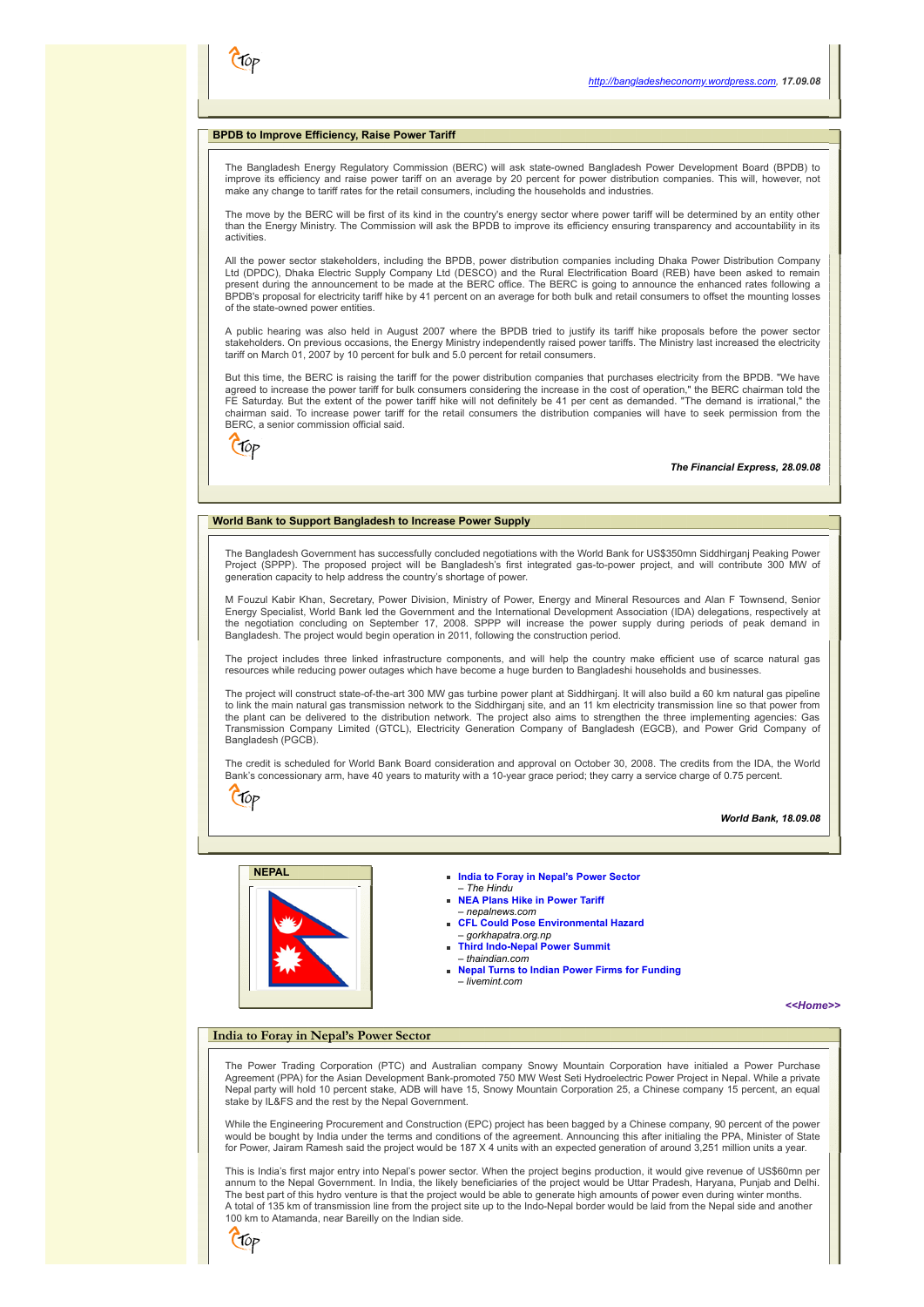#### **NEA Plans Hike in Power Tariff**

The Nepal Electricity Authority (NEA) has proposed an increase of electricity tariff by around 15 percent to gradually recover accumulated losses, reduce loss and create fund for hydropower development. According to a report unveiled during the NEA's 23rd anniversary, NEA incurred a loss of 25.15 percent in the fiscal year 2007-08, which stood at 26.71 percent the previous year.

Arjun Kumar Karki, Managing Director NEA said, "NEA earned Rs 15,405.03 million from sale of electricity in 2007-08, which is 6.61 percent higher than 2007's figure. It earned Rs 655.24 million as other income". NEA has incurred a net loss of Rs 1,312.16 million after deducting interest, foreign exchange loss and provisions. However, it earned a profit of Rs 314.19 million the preceding year.<br>Accumulated loss by the end of 2007-08 has reached Rs 7,133.77 million.

The power demand has been growing at the rate of 11.31 percent. But NEA hopes the load shedding, which reaches up to 40 hours a week in winter, could be scrapped by next five years.

 $C$ fop

*(<http://www.nepalnews.com/archive/main.htm>, 19.08.08*

# <span id="page-2-0"></span>**CFL Could Pose Environmental Hazard**

To reduce the escalating electricity bills and also help save energy will persuade one to look for alternatives. But in the process, hardly one pays much attention to the dangers lurking in such alternatives.

The long life Compact Fluorescent Lamp or CFL – that consumes far less energy than the conventional incandescent light bulb – is being promoted as an alternative that will help save energy as well as cut costs in the long run. The good news is that the energy-<br>saving lamps will also help reduce greenhouse gas emission, the major cause of global warn activity

What has not received as much attention is the negative aspect: CFLs contain mercury vapour – mercury is one of the most toxic substances known to man – and coming in contact with it can prove dangerous, even fatal. The safety aspect arises in the event of breakage or disposal, when mercury vapour is released, and those handling it are ignorant of its effects.

Creating this awareness is vital in a place like Nepal where everything is picked, including incandescent bulbs, for recycling. Spent bulbs are broken, and the metal filament retrieved and melted, only to reappear in another form. The fact that lead content in the bulbs<br>can pose a health hazard is not taken into account, especially since recycling in Nep sector, often in unhygienic conditions and by rag pickers who double as sorters and smelters.

Mercury poisoning – especially through leaching in landfills – is an old problem. Now the increasing popularity of CFLs has reopened the issue. Mercury has been found to contaminate groundwater, vegetables and fruits, where medical facilities and others have made dumping grounds. Clinical thermometers thrown away by hospitals and nursing homes that have no access to incinerators have been disposed off like any other garbage with little thought to public safety.

Even small quantities of mercury can be extremely toxic and harm the human nervous system, impair normal vision and hearing. Mercury is especially dangerous for children and foetuses. Effective information channels have yet to be established to create the awareness of the health hazards posed by CFLs.

In Nepal, most people engaged in rag picking and sorting are women and children. Even a little exposure to heavy metals like mercury and lead can build up in the human body to dangerous effect which is difficult to reverse. This fact, however, should not discourage people from buying and using CFLs; rather, promoters and traders, in addition to highlighting the lamp's virtues, should educate the consumer on precautions to be taken.



*[http://www.gorkhapatra.org.np](http://www.gorkhapatra.org.np/), 29.08.08*

# <span id="page-2-1"></span>**Third Indo-Nepal Power Summit**

The Minister of State for Commerce and Power Jairam Ramesh and a 60-member delegation will participate in the Third Indo-Nepal Power Summit 2008 in Kathmandu, on September 23, 2008. The two-day summit will explore possibilities of hydropower project cooperation between Nepal and India. Nepal's Home Minister Bam Dev Gautam will inaugurate the summit. About 300 delegates from Nepal and India will attend it.

Leading power developers from India, including GMR, L and T, Sutlaj JVN, Jindal and IL and FS are taking part in the summit. The Nepal Government is organising the summit in collaboration with the Nepal India Chamber of Commerce and Industries (NICCI), and the Independent Power Producers Association of Nepal (IPPAN) with support from India's Power Trading Corporation (PTC).

During the summit, issues like the impact of Nepal's hydro power policies on future power projects, risks associated in financing power projects, availability of credit in financing power projects and installation of transmission lines to facilitate power exchange will be<br>discussed. T N Thakur, Chairman of PTC India Limited, said, "This kind of discussion can accrue from balanced development of Nepal's hydropower, including thorough use of power trading options".

This platform would also address the current situation, impediments and future prospects of power trade and the development of the power sector as a whole, he added. Independent Power Producers' Association, Nepal (IPPAN) President, Sandeep Shah, said, "The summit aims to showcase the tremendous opportunities that Nepal has to offer in the area of hydropower".

With its abundant water resources, Nepal is an ideal destination for renewable power projects, including hydropower and investments as well, Shah added. Senior delegates from both India and Nepal will exchange their views, experience and expertise in hydropower sector with each other during the summit.

The summit is expected to open new doors of cooperation between Nepal and India in hydropower sector that would lead to economic prosperity and overall development of both the countries at a time when the Maoist led government in Nepal has spelt an ambitious plan to generate 10,000 MW of power within the next ten years.

<span id="page-2-2"></span>Ctop

*[\(http://www.thaindian.com](http://www.thaindian.com/), 22.09.08*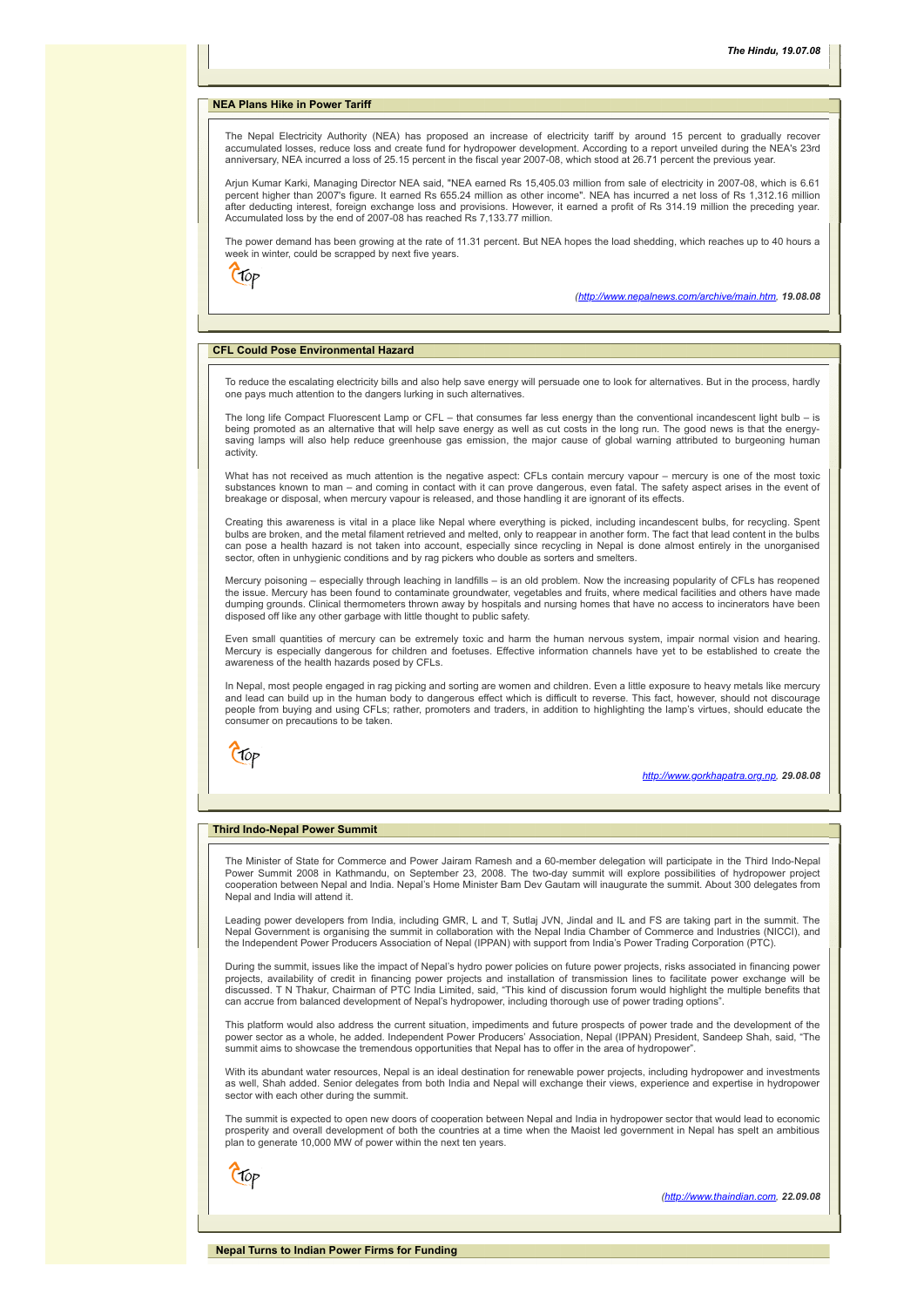In a bid to raise resources for developing its hydropower sector, Nepal plans to offer Indian private sector developers majority stakes in mid-size joint ventures with a capacity of 300-500 MW. "The Indian partners will be offered majority stakes on condition that they raise the entire debt component for such projects", said Arjun Kumar Karki, Managing Director, NEA.

The Indian developers will get a 51 percent stake in such hydropower projects and NEA, representing the Nepal Government, a 25 percent stake. The rest will be offered to the public in Nepal and India. Nepal has emerged as a favourite destination for several Indian<br>hydroelectric power generation firms due to its huge untapped potential. The compani projects in that country include Satluj Jal Vidyut Nigam Ltd, Bhilwara Energy Ltd and GMR Infrastructure Ltd.

Nepal has an installed capacity of 617 MW, of which around 570 MW is generated from hydropower. Although Nepal has 83,000 MW of hydropower potential, it is facing a shortage of 100 MW, which is expected to increase to around 300 MW in the coming winters

 $C$ fop

*<http://www.livemint.com/Home.aspx>, 23.09.08*



- **[Power in City is Just a Call Away](#page-3-0)**  – *Times of India*
- **[Central Excise Slaps Notice on State Discom](#page-3-1)** – *Times of India*
- **[Police to Monitor Power Theft](#page-3-2)**
- *The Hindu*

*[<<Home>>](file:///D:/KSH/Websites/RESA/RESA-Enews-II.htm)*

#### <span id="page-3-0"></span>**Power in City is Just a Call Away**

The power connection in Jaipur is just a call away. Jaipur Vidut Vitaran Nigam (JVVN) is going to launch this scheme in the Pink City.

JVVN Chairman R G Gupta said the applicants need to dial a toll free number (155333) to get a new electricity connection in the city. "An employee of the JVVN will reach the specified place as per the convenience of the applicant. He will fill up the form and help the applicant complete the other formalities. The corporation will charge the applicant only a nominal fee of Rs 50, which will be passed on to the employee for his extra efforts", said Gupta.

He said that Jaipur will become a cable free city within the next two years, which will ensure uninterrupted power supply, adding that the work of laying cable underground will be completed within the next two years and the JVVN has earmarked about Rs 300 crore for the purpose. Gupta said the state would have surplus power by March 2009 with the generation of an additional capacity of 2000 MW of power.

Elaborating on the ongoing feeder reform programme, he said about 33,000 villages in the State have been provided with round the clock supply of power equivalent to cities and by August 15, 2008 all the villages in the State will be covered under the scheme. "Except a few villages in the Ajmer Discom, 33,000 villages out of the 36,000 villages in the state have been covered under the scheme till now", said Gupta.

He said this feat has been achieved with an investment of Rs 3,500 crore. It will reduce the power transmission loss by 10 percent. Transmission loss in the state dropped from 40.22 percent in 2005-06 to 30.9 percent in 2007-08. Gupta said the Nigam has set a target of reducing the transmission loss to 5 percent by 2008-09.

He said, the transmission loss has come down in Jaipur by 50 from 24.23 percent in 2000-01 to 12.21 percent in 2007-08.



# *Times of India, 01.07.08*

# <span id="page-3-1"></span>**Central Excise Slaps Notice on State Discom**

In a first of its kind, the central excise department has issued a showcause notice to the state-owned Rajasthan Rajya Vidyut Prasaran Nigam Ltd (RRVPNL) for evasion of service tax worth Rs 161.53 crore.

Chief Commissioner of Central Excise, Rajasthan, Rajesh Dhingra, said RRVPNL has been leasing out its distribution network to various private companies for transmission services to their plants and establishments. He said private companies like Hindustan Zinc,<br>which have their own captive power plants, use the network of RRVPNL for transmission t charging these private companies hefty sums under 'wheeling charges' which are taxable. But the power transmission company has paid any service tax for the past two years.

According to the Department, RRVPNL, in the past two years, earned Rs 1500.32 crore by lending its transmission network. At 12.6 percent, the service tax it owes is Rs 161.53 crore. Dhingra said it was for the first time in the country that the Department made a claim for service tax from a power transmission company for providing business support services.

The Energy Minister Gajendra Singh Khinvsar maintained that there were several such differences between the central and the state departments and he would look into it after going through the contents of the notice.



# *Times of India, 26.07.08*

# <span id="page-3-2"></span>**Police to Monitor Power Theft**

Two more police stations were inaugurated in Rajasthan to exclusively monitor power thefts. Each of the stations at Dholpur and Baran, under the JVVNL territory, will be headed by an assistant sub-inspector.

JVVNL's Chairman and Managing Director R G Gupta said out of the 13 police stations sanctioned by the State Government in 2006- 07 to deal with the high incidence of power thefts, 10 are now functioning. In the first and second phases of the programme, eight<br>stations were opened to curb crimes related to power thefts, he said. The first police stat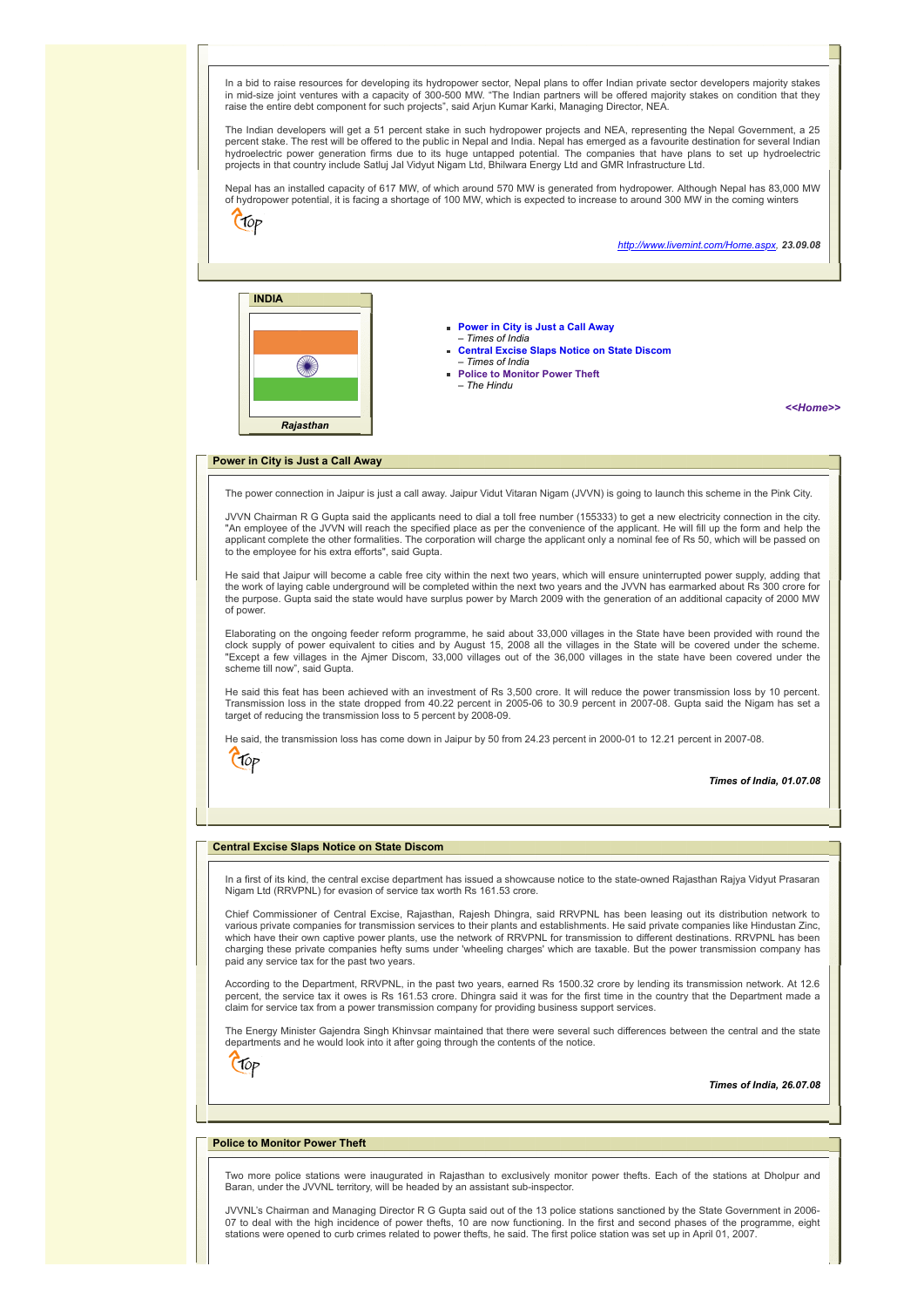<span id="page-4-0"></span>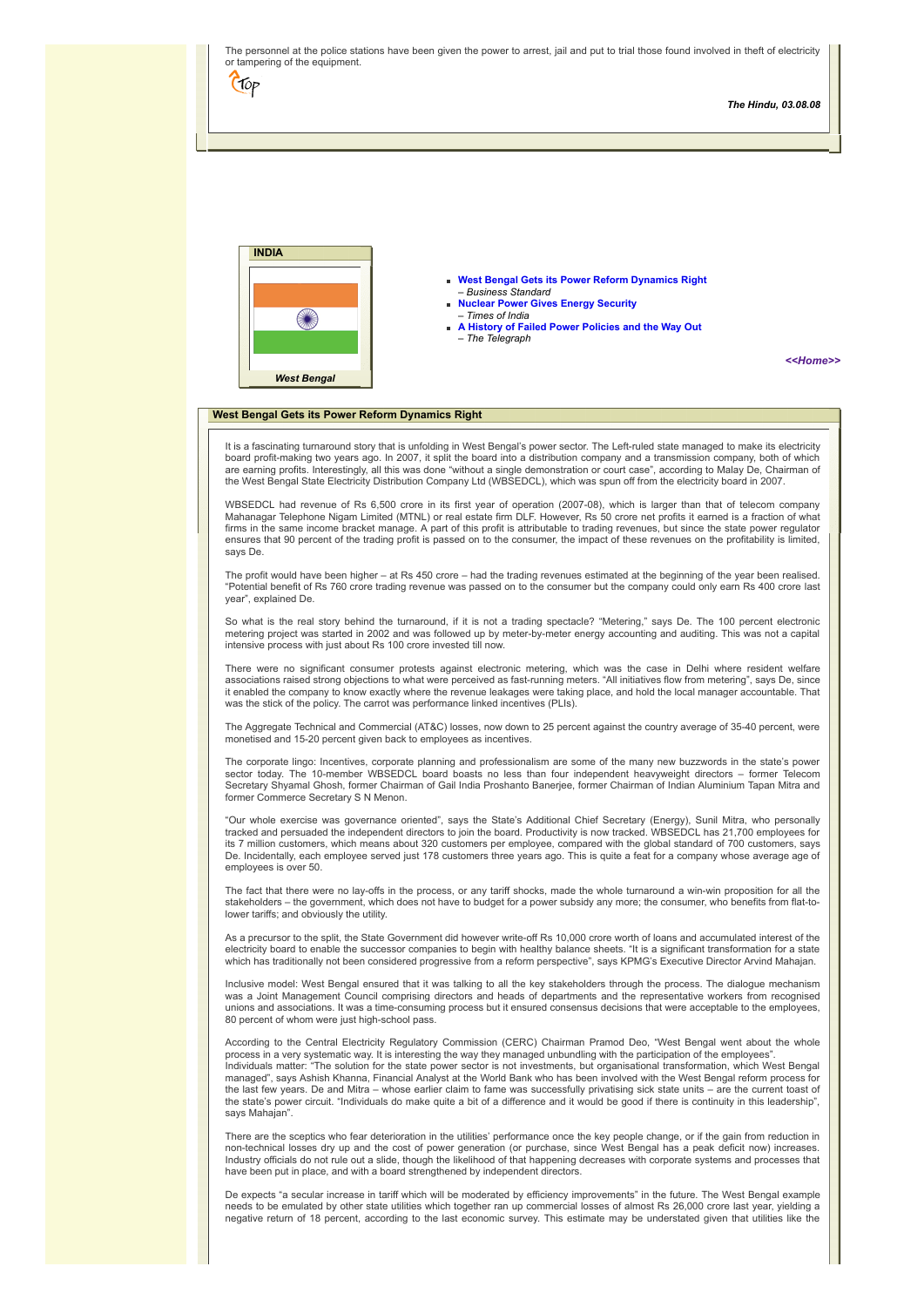|      | Uttar Pradesh Power Corporation Ltd have not finalised their accounts for the last four years. |
|------|------------------------------------------------------------------------------------------------|
| CTOP |                                                                                                |

# <span id="page-5-0"></span>**Nuclear Power Gives Energy Security**

How important is nuclear power going to be in India's future? Nobody knows for sure, since the future is full of uncertainties. But the nuclear option is a must for providing energy security.

Manmohan Singh thinks nuclear energy will be absolutely vital for India's energy future, and he might be right. His critics say nuclear power will never account for more than a fraction of India's power needs, and will be the most expensive form of power. They may be right too.

Today, the economic viability of nuclear power is far from proven. A detailed MIT analysis in 2003 suggested that nuclear power was distinctly more expensive than power based on coal or natural gas. But since then the prices of fossil fuels have gone through the roof. Many analysts fear that world oil production will soon peak, then plateau, and then decline inexorably. If so, oil will go over US\$500/barrel, and the prices of coal and natural gas prices will quadruple in tandem. That will make them very expensive for power generation.

Meanwhile, the nuclear power industry argues that economies of scale can substantially reduce the cost of nuclear power. Nuclear power plants have high upfront capital costs, but low running costs. If they are built without cost or time overruns, nuclear power could be competitive with natural gas even at today's prices.

In the '70s, nuclear plants in the US were plagued with huge delays and cost overruns. A third generation nuclear plant, currently being built in Finland, has run into similar problems. Yet, France, which gets three-quarters of its electricity from nuclear power, has shown that once production is standardised and plants are built on time, nuclear power is competitive. Fourth generation power plants are now on the drawing board, and could further improve the economics of nuclear power.

Coal is easily the cheapest option for energy. But coal-based power produces massive greenhouse gases, and for that reason may have to be curtailed in future decades. DV Kapur, former Power Secretary and Chief Executive Officer of National Thermal Power Corporation (NTPC), also points out that various expert committees have judged that India's extractable coal reserves may not last beyond four decades.

The 2006 Expert Committee on Energy estimated India's power needs at 960,000 MW by 2031-32, up from 144,000 MW today. This<br>assumed a gross domestic product (GDP) growth rate of nine percent, which is very optimistic. But i hydel and non-conventional energy sources will meet at best 75 percent of India's needs in 2030, and this proportion will keep declining as coal reserves deplete.

This, says Kapur, leaves an energy gap of 240,000 MW in 2031-32, which is far more than India's entire installed capacity today. Nuclear energy alone can fill this gap. The gap – and India's need for nuclear energy – will keep rising in future decades. Kapur makes a strong, apolitical case for nuclear power. So do Kalam and several top nuclear scientists. Yet, it is possible that breakthroughs in<br>solar or other forms of energy could make them cheaper and more easily accessible than technology can change in radical, unpredictable ways.

I will be very happy if solar energy becomes the source of the future. It is available everywhere. It is renewable. It has none of the toxic, military or waste-disposal hazards of nuclear power. Recent advances in solar thermal technology show a lot of promise. Yet, nobody knows if the technology can be scaled up, work in cloudy countries, or overcome maintenance issues.

In sum, we face messy uncertainty today. Nuclear energy could be our only long-term saviour. But it could also be rendered irrelevant by the advance of solar or other energy sources. In such circumstances, we need to keep all options open, aim for a mix of energy<br>sources, and try to be at the leading edge of all technologies. An important but little disc it will enable India to participate in the international effort to develop fourth-generation nuclear power plants.

The Indo-US nuclear deal offers some immediate benefits. Existing nuclear power plants are running at half their rated capacity for want of fuel, and fuel imports will overcome the problem. Dual-use technologies will more easily be importable after the nuclear deal, greatly improving India's technological access. But it takes up to 10 years to build a green-field nuclear power plant, so the greatest benefits of a big nuclear push lie far out in the future.

The main case for nuclear power is a long-run one, to provide energy security. India needs to be at the cutting edge of this industry in case other power sources become unviable, making nuclear power absolutely essential. And to be at the cutting edge, India needs the Indo-US nuclear deal to end its technological isolation.

For conventional defence security, we maintain various options at considerable cost. For similar reasons, we need to push ahead with nuclear power, even if the immediate cost-benefit ratio is unclear. It is an essential energy security option for the long run.

|--|--|--|

*Times of India, 20.07.08*

# <span id="page-5-1"></span>**A History of Failed Power Policies and the Way Out**

Every year, the Prime Minister calls meetings of chief ministers and an action plan and a 'new' power policy to overcome electricity shortages are framed. Then power takes a back seat till they happen again. There is no coordinated action plan, no systems and monitoring to ensure their timely and effective implementation, no accountability demands of inefficient and ineffective bureaucrats.

Look at our history of failed policies. In 1992, the Government fast-tracked power generation and opened it to private investment. Only one project was implemented by Enron. It built a combined cycle (naphtha and gas) plant at Dabhol. The costs were heavily padded and consequent tariffs unacceptably high. The plant was shut down. It remains unviable. Maharashtra reels under electricity shortages while over 2,000 MW of capacity at Dabhol lies unusable because of high tariffs. The failure is entirely that of Central and state<br>government officials who approved the project costs. Perhaps they were anxious for a major officials received special incentives from Enron to approve the high costs (as implied by the Godbole committee).

In 1998, the Government opened transmission to private investment. This did not suit the Central Government transmission monopoly, the Power Grid Corporation that wanted to retain its pre-eminence. It stalled private transmission projects unless they were joint ventures with Power Grid. The government did nothing and private investment was prevented till recently, except in one joint-venture project. Transmission shortages continue. As a result, electricity trading has not taken off and we are unable to optimise our limited capacity.

The Electricity Regulatory Commission (ERC) Act was passed in 1998. The CERC and State Electricity Regulatory Commissions (SERCs) were formed. They have not been effective in implementing their mandates. Most SERCs have postponed tariff increases because governments were not in favour. They have done so by refusing legitimate expenses. They set targets for transmission and<br>distribution loss reduction and metering without any base in empirical studies. Targets were The appointment of regulators was non-transparent. Formal and informal state government directives interfered with regulatory

decisions. Decisions of state regulators showed a bias for state-owned enterprises (SoEs).